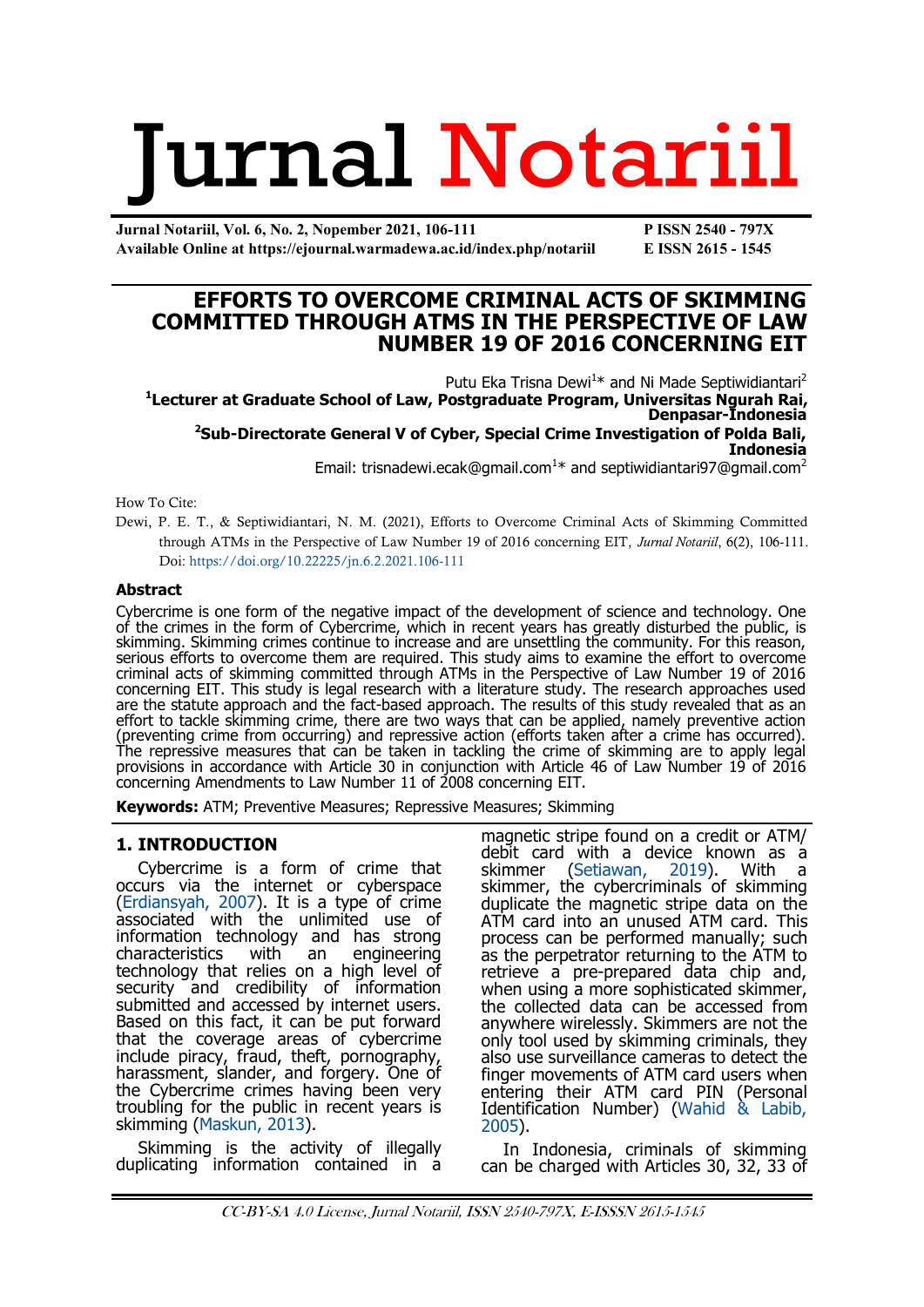the Electronic Information and Transactions Law (hereinafter is referred to as EIT Law), Number 11 of 2008 in conjunction with Law Number 19 of 2016. Article 30 of the EIT Law reads:

Any person who knowingly and without<br>thority or unlawfully accesses authority or unlawfully accesses Computers and/or Electronic Systems of other Persons in any manner whatsoever.

Any person who knowingly and without authority or unlawfully accesses Computers and/or Electronic Systems in any manner whatsoever with the intent to obtain Electronic Information and/or Electronic Documents.

Any person who knowingly and without<br>authority or unlawfully accesses  $unlawfuly$  accesses Computers and/or Electronic Systems in any manner whatsoever by breaching, hacking into, trespassing into, or breaking through security systems.

Article 32 of the EIT Law reads:

Any person who knowingly and without authority or unlawfully in any manner whatsoever alters, adds, reduces, transmits, tampers with, deletes, moves, hides Electronic Information and/or Electronic Documents of other Persons or of the public.

Any person who knowingly and without authority or unlawfully in any manner whatsoever, moves or transfers Electronic Information and/or Electronic Documents to Electronic Systems of unauthorized Persons.

Acts, as intended in paragraph (1), shall be acts that result in any confidential Electronic Information and/or Electronic Document being compromised such that the data becomes accessible to the public in its entirety in an improper manner.

Article 33 of the EIT Law reads "Any Person who knowingly and without authority or unlawfully commits any act resulting in faults on Electronic Systems and/or resulting in Electronic Systems working improperly". Article 30 (3) in conjunction with Article 46 (3) of the EIT Law reads:

Any person who knowingly and without authority or unlawfully accesses Computers and/or Electronic Systems in any manner whatsoever by breaching, hacking into, trespassing into, or breaking through security systems *(cracking,<br>hacking, illegal access)*". Regarding h*acking, illegal access)*". Regarding criminal threats against perpetrators, it is regulated in Article 46 Paragraph (3), which reads: "Any person who satisfies the

elements as intended by Article 30 paragraph (3) shall be sentenced to imprisonment not exceeding 8 (eight) years and/or a fine not exceeding IDR. 800,000,000 (eight hundred million rupiah).

Skimming crimes that occur through ATMs have made people worry and feel anxious every time they make transactions using ATMs. The number of the cases of criminal acts of skimming is presented in Table 1 below.

| Table 1 |                                             |  |  |  |
|---------|---------------------------------------------|--|--|--|
|         | Criminal Acts of Skimming from 2018 to 2020 |  |  |  |

| No | Year of<br>Occurrence | Number of Cases |
|----|-----------------------|-----------------|
|    | 2018                  |                 |
| 2  | 2019                  | 5               |
| ঽ  | 2020                  | 13              |

Source: Sub-directorate General (Cyber), Special Crime Investigation, Polda Bali

Table 1 shows that from 2018 to 2020, there were 22 criminal acts of skimming that occurred through ATMs, especially at BNI (Bank Negara Indonesia) ATMs, as shown in Table 2 below.

**Table 2** Criminal Acts of Skimming Occurred at BNI ATMs

| No | Date                   | Location                                                                                                                        |
|----|------------------------|---------------------------------------------------------------------------------------------------------------------------------|
|    | 21<br>December<br>2018 | <b>BNI ATM at Restaurant</b><br>Shinning Jewel, Jalan<br>Danau Tamblingan,<br>Denpasar                                          |
| 2  | 17<br>February<br>2020 | BNI ATM at Pasar Baru<br>Ubud, Jalan Raya<br>Monkey Forest Ubud,<br>Gianyar                                                     |
| 3  | 3 March<br>2020        | <b>BNI ATM at Agung</b><br>Cottage, Jalan Raya<br>Legian Nomor 95 Kuta,<br>Badung                                               |
| 4  | 5 June<br>2020         | <b>BNI ATM at Apotik Dian</b><br>farma, having its<br>address at Jalan<br>Toyaning No. 8<br>Kedonganan, Kuta<br>selatan, Badung |

Source: Sub-directorate General (Cyber), Special Crime Investigation, Polda Bali

A study about criminal acts of skimming has previously been conducted by some researchers. [Ekawati \(2018\)](#page-4-0) in her study examined banking crimes that use the

CC-BY-SA 4.0 License, Jurnal Notariil, ISSN 2540-797X, E-ISSSN 2615-1545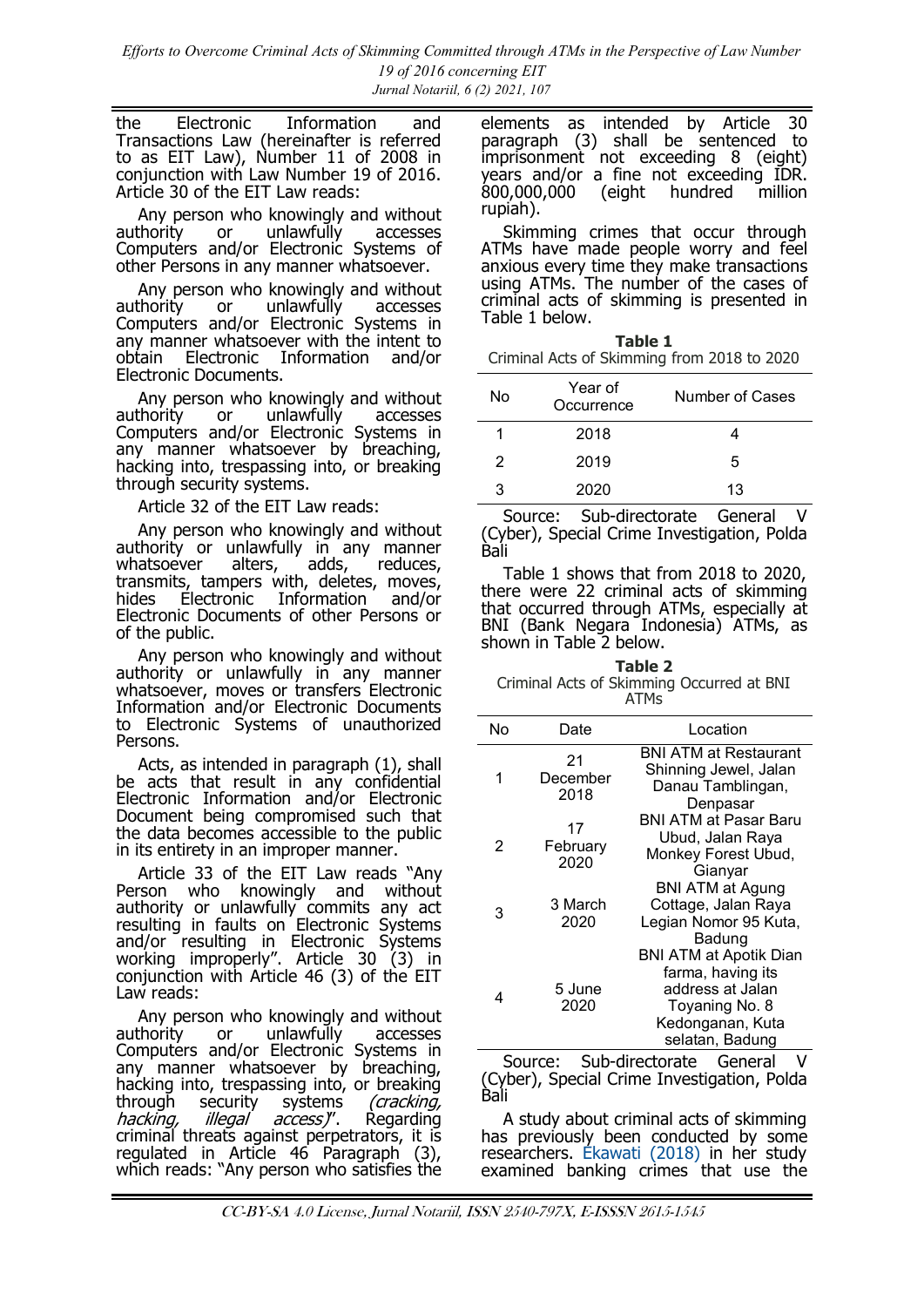skimming method and about legal protection for customers who are victims of skimming crime. The result of her study showed that crime skimming is an old mode of customer money burglary which is done by stealing customer data at the customer's ATM with skimmer techniques. Legal protection against customers who are harmed due to the crime of skimming can be carried out by criminal means, namely reporting to the police and the police's duty to arrest the perpetrators. Legal protection is given through civil law by way of the bank replacing the customer's money after clarifying the<br>transaction against the customer's customer's account. A study conducted by Setiawan (2019) also examined a similar study with this present study. [Setiawan \(2019\)](#page-4-0) examined the development of modus operandi crime skimming in the case of bank burglary bank as a form of cybercrime (cybercrime) and efforts/legal steps in tackling crime use of information systems and electronic transactions. The results revealed that the modus operandi of criminal skimming in ATM bankruptcy as a form of cybercrime and the application of article in Law Number 11 Year 2008 regarding Information and Electronic Transaction as an effort/step in tackling the crime of Information System Use and Electronic Transactions. In addition, [Natalia et al. \(2020\)](#page-4-0) also have previously conducted a similar study that uncovered the causes of the crime of burglary using skimming techniques based on Law No. 19 of 2016 and the criminal responsibility of the perpetrators of criminal acts of ATM burglary using skimming techniques based on Law no. 19 of 2016. The results indicated that the cause of the crime of burglary using skimming techniques is the negligence of the owner of the ATM card. In the crime of skimming ATM burglary, unawarely the victim usually has been video recorded when inserting the ATM pin and the magnetic tape has been recorded through a special device. In the results of this study, it was also stated that the crime of burglary with ATM machines using skimming techniques could be charged under Article 30 of the ITE Law, so that police officers have a legal basis to take action to investigate ATM card crimes and other electronic transactions.

The rise of skimming cases having occurred appears to be the motivating factor to this study to be done. Thus, based on the background and the previous studies provided above, this study aims to examine the effort to overcome criminal

acts of skimming committed through ATMs in the Perspective of Law Number 19 of 2016 concerning EIT so that people no longer feel hesitant in using ATM facilities provided by the bank.

# **2. METHODS**

This research is legal research with a literature study. According to Muhammad Nazir, a literature study is a technique of collecting data by conducting a review study of books, literature, notes and reports related to the problem being solved [\(Nazir, 2009:27\).](#page-4-0) In addition, the research approaches used are the statute approach and the fact-based approach<br>(Soekanto, 2007:140). The statute [\(Soekanto, 2007:140\).](#page-4-0) The statute approach is intended to understand and comprehensively analyze the hierarchy of laws and regulations and the principles inlaws and regulations. It is applied by reviewing all laws and regulations having a relationship with the legal issues being handled [\(Marzuki, 2010:133\).](#page-4-0) A fact-based approach is an approach that is used to find out the actual situation that occurs in the field.

# **3. RESULT AND DISCUSSION**

Based on the objective of this study, this part discussed the effort to overcome criminal acts of skimming committed through ATMs. Skimming is an activity of illegally duplicating the information contained in the magnetic stripe found on credit or ATM/debit cards. This implies that skimming takes the form of an activity related to the perpetrator's attempt to illegally steal data from the magnetic tape of an ATM/debit card in order to have control over the account of the target victim. The user's ATM card burglary through skimming techniques was first identified in 2009 at a Citibank ATM, Woodland Hills, California. At that time, it was known that the skimming technique was carried out by using a device attached to an ATM machine slot (where to insert an ATM card) with a device known as a skimmer. A skimmer refers to a device for breaking into customer data that is installed in the mouth of an ATM. The tool will copy the data of the ATM card users when they insert the ATM card through the skimmer. With that, the perpetrator having put the skimmer in the hole where the ATM card is inserted will have control over the data of the ATM card owner. "The modus operandi is to copy user data from the magnetic stripe on the ATM card. The magnetic stripe is a wide black stripe on the back of an ATM card ([Alfitra, 2014\)](#page-4-0).

CC-BY-SA 4.0 License, Jurnal Notariil, ISSN 2540-797X, E-ISSSN 2615-1545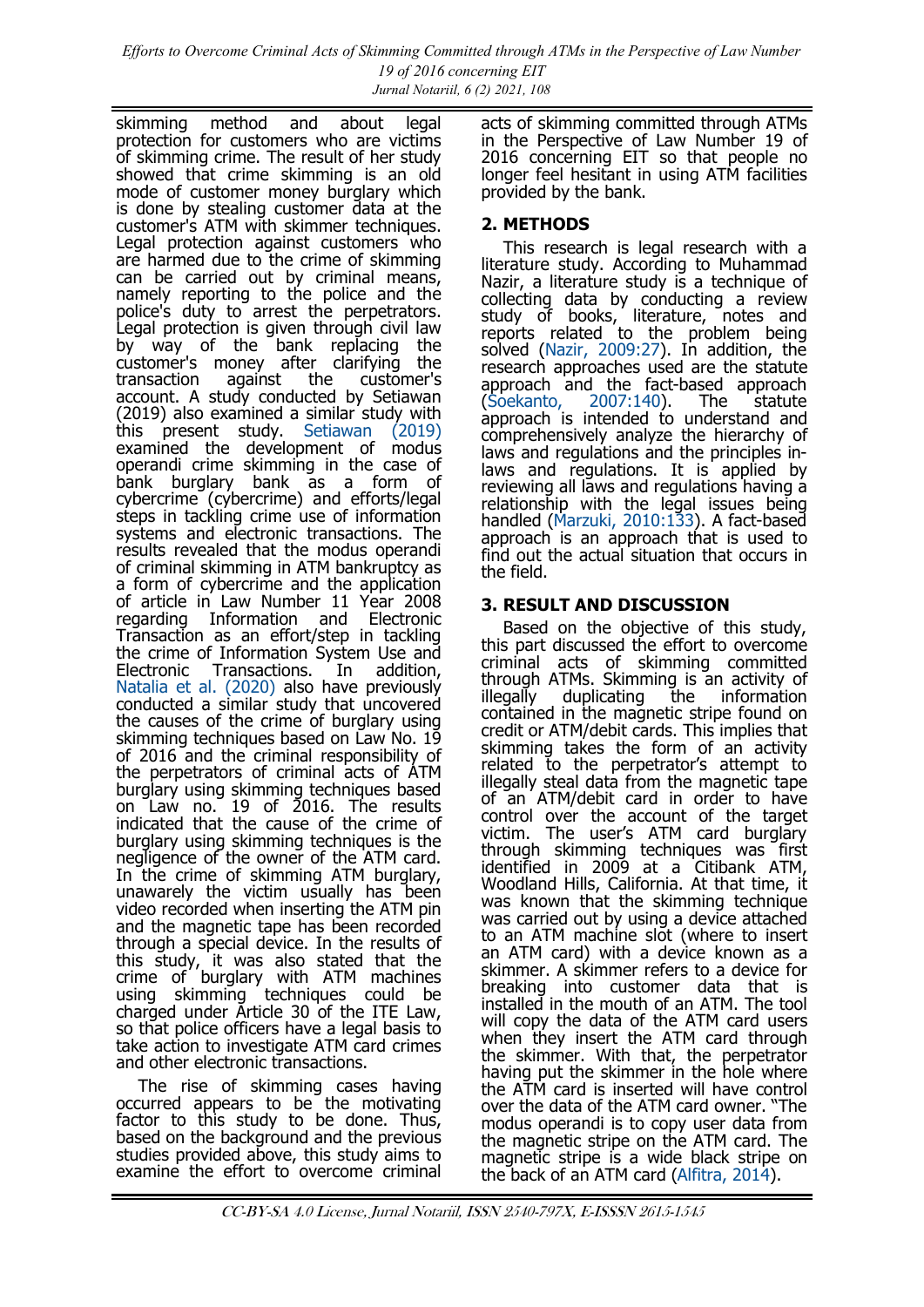In 2018, there were 4 cases of skimming crimes. Then, in 2019 the number of cases increased to 5 cases and in 2020 it increased 2-fold to more than 13 cases. The criminal acts of skimming through ATMs, specifically at BNI ATM on December 21, 2018, occurred in the area of Restaurant Shinning Jewel at Jalan Danau Tamblingan, Denpasar. In March 2020, two cases occurred, namely at the BNI ATM at Agung Cottage, which is at Jalan Raya Legian, Number 95 Kuta, Badung and at the BNI ATM in Pasar Baru Ubud, at Jalan Raya Monkey Forest, Ubud, Gianyar. The same case also occurred at a BNI ATM at Jalan Raya Tegalalang, Gianyar, namely in April 2020. In June 2020, a similar case also occurred at a BNI ATM at Dian Farma Pharmacy, which is<br>located at Jalan Toyaning No. 8, located at Jalan Toyaning No. 8, Kedonganan, South Kuta, Badung.

The occurrence of ATM burglary is inseparable from the negligence of the ATM cardholder itself. In the cases of criminal acts of breaking into ATMs by skimming, the victim usually has unknowingly been recorded with a video recorder when entering the ATM PIN and magnetic tape has also been recorded through a special device. Every ATM user is advised to keep their PIN confidential so they will not become victims of ATM burglary. In an effort to tackle skimming crime, there are two methods commonly<br>used, namely preventive action used, namely preventive action (preventing crime from happening) and repressive action (efforts made after a crime has occurred).

Preventive actions refer to actions taken to avoid or prevent the possibility of a crime from occurring. For this reason, Bank Negara Indonesia (BNI) takes preventive actions by providing education to customers that are delivered directly or face to face when customers make transactions at the bank concerned. The procedures include:

Every user is advised to protect the confidentiality of the PIN of their ATM card by covering it with their hand before entering the PIN and then entering the PIN.

Each user is educated to pay close attention to the physical condition of the ATM card and its surroundings. Customers are expected to act actively to immediately report to the authorities if they find suspicious conditions.

When making transactions using ATM/ Debit cards in collaboration with banks, each user is expected to pay attention to the condition of the Electronic Data Capture (EDC) at each of these merchants. If there are suspicious devices attached to the EDC or other suspicious things, every customer is advised not to proceed with transactions but immediately report to the nearest bank or to the authorities.

According to Simanjuntak and Chairil Ali, preventive measures that can be taken in tackling skimming crimes are: first, before using an ATM, users are advised to thoroughly observe the condition of the ATM first, from the keyboard to the hole where the ATM card is inserted. If any part is suspicious or looks damaged, the user is advised to leave the ATM machine and contact the bank concerned. Second, each user is advised to only transact at ATMs that have surveillance cameras installed by the bank. Third, users are advised to transact at ATMs crowded by many people, such as ATMs located in front of the bank or the one supervised by security. Fourth, when entering the PIN, users are educated to always cover the PIN typing board with their hands or lean close to the ATM card PIN typing board. Fifth, users are advised to always activate SMS/e-mail banking on their cellphones and check their bank account balances regularly. If there is an unknown reduction in the balance, the user must immediately report to the bank. If there is a debit transaction in the customer's account that is not carried out by the owner, the owner is encouraged to contact the bank to report the suspicious transaction and to immediately block the ATM card and delete all e-banking data at which the ATM card is registered [\(Simanjuntak & Ali,](#page-4-0)  [1980:399\)](#page-4-0).

The second method, which can be implemented to overcome the crime of skimming, is to apply repressive measures. This action refers to all actions taken by law enforcement officials after the occurrence of a criminal act. Repressive measures are more focused on individuals who commit criminal acts, namely by imposing appropriate sanctions (criminals) for their misconducts [\(Soejono, 1976:32\).](#page-4-0)

Like the case occurring at the ATM of BNI at Dian Farma Pharmacy on Jalan Toyaning No. 8 Kedonganan, South Kuta – Badung, the perpetrators of skimming crimes installed a surveillance camera on the ATM machine to record all activities each customer does during transactions so<br>that the perpetrators could obtain that the perpetrators could information of the ATM card PIN for all customers who have used the ATM.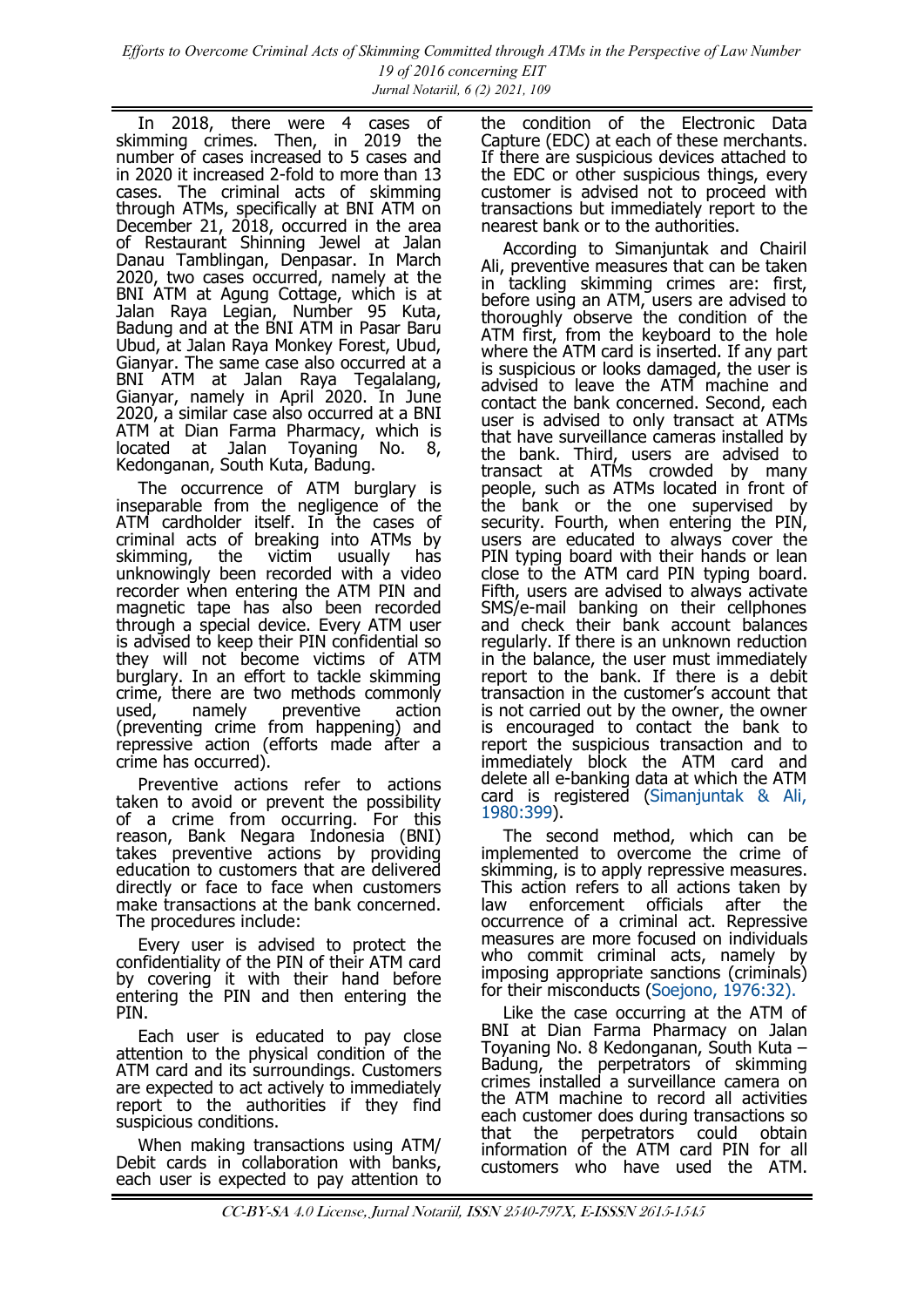<span id="page-4-0"></span>Perpetrator of skimming crimes is charged with Article 30 in conjunction with Article 46 of Law Number 19 of 2016 on Amendments to Law Number 11 of 2008 concerning EIT.

Article 30 of Law Number 19 of 2016 concerning Amendments to Law Number 11 of 2008 concerning EIT states that:

Any Person who knowingly and without authorities or against the law accesses a<br>Computer and/or Electronic System Computer and/or Electronic System belonging to other Persons in any manner whatsoever.

Any Person who knowingly and without authorities or against the law accesses a Computer and/or Electronic System in any manner whatsoever with the aim of obtaining Electronic Information and/or Electronic Documents.

Any Person who knowingly and without authorities or against the law accesses a Computer and/or Electronic System in any manner whatsoever by violating, cracking, transgressing, or breaking into the security system.

Article 46 of Law Number 19 of 2016 concerning Amendments to Law Number 11 of 2008 concerning EIT states:

Any person who satisfies the elements as intended by Article 30 paragraph (1) shall be sentenced to imprisonment not exceeding 6 (six) years and/or a fine not exceeding IDR. 600,000,000 (six hundred million rupiah).

Any person who satisfies the elements as intended by Article 30 paragraph (2) shall be sentenced to imprisonment not exceeding 7 (seven) years and/or a fine not exceeding IDR. 700,000,000 (seven hundred million rupiahs).

Any person who satisfies the elements as intended by Article 30 paragraph (3) shall be sentenced to imprisonment not exceeding 8 (eight) years and/or a fine not exceeding IDR. 800,000,000 (eight hundred million rupiah).

## **4. CONCLUSION**

Based on the results of research that has been conducted on cases occurring at BNI ATMs, it can be concluded that the efforts made to overcome skimming crimes are preventive and repressive measures. The preventive measures that can be taken in tackling skimming crimes are: first, before using an ATM, users are advised to thoroughly observe the condition of the ATM first, from the keyboard to the hole where the ATM card is inserted. If any part is suspicious or looks damaged, the user is advised to leave the ATM machine and contact the bank concerned. Second, each user is advised to only transact at ATMs that have surveillance cameras installed by the bank. Third, users are advised to transact at ATMs crowded by many people, such as ATMs located in front of the bank or the one supervised by security. Fourth, when entering the PIN, users are educated to always cover the PIN typing board with their hands or lean close to the ATM card PIN typing board. Fifth, users are advised to always activate SMS/e-mail banking on their cellphones and check their bank account balances regularly. Meanwhile, the repressive measures that can be taken in tackling the crime of skimming are to apply legal provisions in accordance with Article 30 in conjunction with Article 46 of Law Number 19 of 2016 concerning Amendments to Law Number 11 of 2008 concerning EIT.

## **REFERENCES**

Alfitra. (2014). *Modus Operandi Pidana Khusus*<br>Di Luar KUHP: Korupsi, Money Di Luar KUHP : Korupsi, Money Laundering, & Trafficking (Andriansyah, Ed.). Jakarta: Raih Asa Sukses.

- [Ekawati, D. \(2018\). Perlindungan Hukum](https://doi.org/10.31933/law.v1i2.24)  [Terhadap Nasabah Bank Yang Dirugikan](https://doi.org/10.31933/law.v1i2.24)  [Akibat Kejahatan Skimming Ditinjau Dari](https://doi.org/10.31933/law.v1i2.24)  [Perspektif Teknologi Informasi Dan](https://doi.org/10.31933/law.v1i2.24)  Perbankan. [UNES Law Review](https://doi.org/10.31933/law.v1i2.24), 1(2), 157-[171. https://doi.org/10.31933/law.v1i2.24](https://doi.org/10.31933/law.v1i2.24)
- Erdiansyah. (2007). Pengaturan Cyber Crime Dalam Hukum Pidana Indonesia. Universitas Islam Indonesia.
- Marzuki, P. M. (2010). Penelitian Hukum. Jakarta: Kencana Predana Media Group.
- Maskun. (2013). *Kejahatan Siber (Cyber<br>Crime): Suatu Pengantar*. Jakarta: Pengantar. Jakarta: Kencana Prenada Media Group.
- [Natalia, C. D., Dewi, A. . S. L., & Widyantara, I.](https://doi.org/10.22225/jph.1.2.2340.37-41)  [M. M. \(2020\). Sanksi Pidana terhadap](https://doi.org/10.22225/jph.1.2.2340.37-41)  [Warga Negara Asing yang Melakukan](https://doi.org/10.22225/jph.1.2.2340.37-41)  [Tindakan Pembobolan Anjungan Tunai](https://doi.org/10.22225/jph.1.2.2340.37-41)  [Mandiri \(Atm\) dengan Teknik Skimming.](https://doi.org/10.22225/jph.1.2.2340.37-41)  [Jurnal Preferensi Hukum](https://doi.org/10.22225/jph.1.2.2340.37-41), 1(2), 37–41. [https://doi.org/10.22225/jph.1.2.2340.37](https://doi.org/10.22225/jph.1.2.2340.37-41)- [41](https://doi.org/10.22225/jph.1.2.2340.37-41)
- Nazir, M. (2009). Metode Penelitian. Jakarta: Ghalia Indonesia.
- [Setiawan, D. A. \(2019\). Perkembangan Modus](https://doi.org/10.24912/erahukum.v16i2.4526)  [Operandi Kejahatan Skimming Dalam](https://doi.org/10.24912/erahukum.v16i2.4526)  [Pembobolan Mesin ATM Bank Sebagai](https://doi.org/10.24912/erahukum.v16i2.4526)  [Bentuk Kejahatan Dunia Maya](https://doi.org/10.24912/erahukum.v16i2.4526)  [\(Cybercrime\).](https://doi.org/10.24912/erahukum.v16i2.4526) *Era Hukum - Jurnal Ilmiah*<br>*Ilmu Hukum, 16*(2). https:// Ilmu Hukum, 16[\(2\). https://](https://doi.org/10.24912/erahukum.v16i2.4526) [doi.org/10.24912/erahukum.v16i2.4526](https://doi.org/10.24912/erahukum.v16i2.4526)
- Simanjuntak, B., & Ali, K. (1980). Cakrawala Baru Kriminologi (Suatu Konsep Dialog).
- Bandung: Tarsito.<br>Soejono, D. (1976). Penanggulangan Kejahatan (Crime Prevention). Bandung: